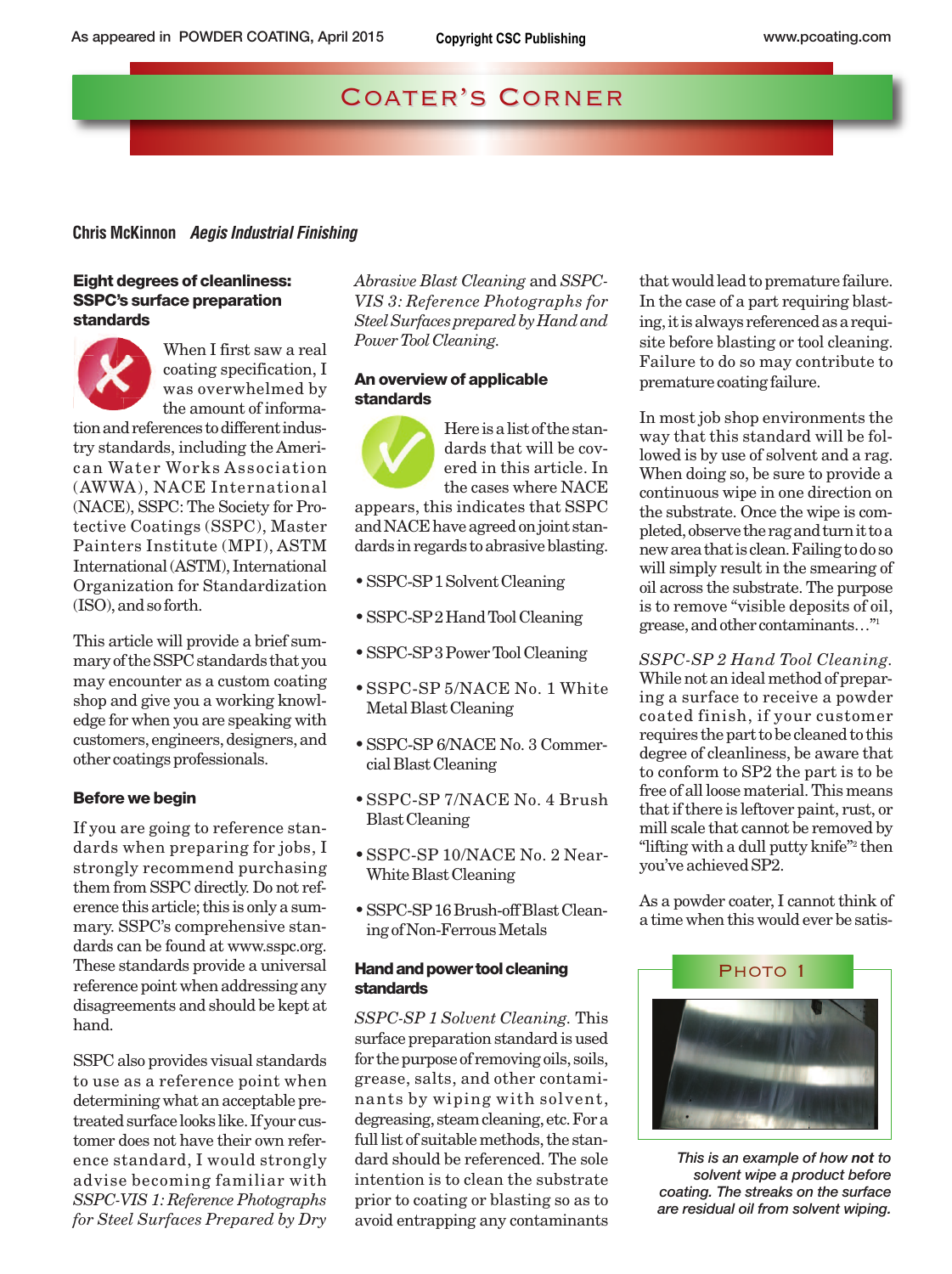factory. The only time that I would reference SP2 is when removing weld splatter and slag with a chisel hammer for the purpose of prepping for blasting.

*SSPC-SP 3 Power Tool Cleaning.* The requirements to achieve a surface free of contaminants that cannot be lifted with a dull putty knife applies to SP3 as well. The key difference is that this standard is based on the use of power tools. It is worth mentioning, however, that when employing power tools to prepare a surface, the operator should not remove any more material then what is intended. On certain projects, removal of material could lead to visual defects that result in costly rework.

# **Blast cleaning standards**

Before diving into the particulars of the SSPC standards that apply to dry abrasive blast cleaning, it is worth mentioning what is applicable to SP5, SP10, SP6, SP7, and SP16.

- Abrasive blast media is not specified.
- Blast profile depth is not specified.
- All standards expect that the substrate conforms to SP1 prior to blasting.
- It is mandatory that the blast system be using clean, dry air.
- If between the time of blasting and coating the part no longer conforms to the required standard, it must be blasted again. (For example, the customer has pipe spooling that is to be blasted to SP5. It flash rusts in the oven during prebake. You must blast it again to SP5 before applying your coating.)
- The condition of the steel prior to coating will have an impact on the appearance of the steel after blasting — deeply pitted and corroded steel will still look pitted after blasting.
- Sharp edges, burrs, weld splatter, and slag should be removed prior to cleaning as abrasive blasting is not an effective means of removing these.

# **Copyright CSC Publishing**

*SSPC-SP 5/NACE No. 1 White Metal Blast Cleaning.* This is the cleanest degree of blasting that you will encounter. Typically SP5 is referenced when substrates are going to be exposed in a hostile environment such as chemical treatment facilities, oil and gas plants, or marine environments.

SP5 requires that "when viewed without magnification, [the part] shall be free of all visible oil, grease, dust, dirt, mill scale, rust, coating, oxides, corrosion products, and other foreign matter."3 Simply put — it has to be white metal clean. Even the staining that mill scale and rust can leave behind must be cleaned from the substrate.

*SSPC-SP 10/NACE No. 2 Near-White Blast Cleaning.*At my company, we typically end up blasting to an SP10 even when an SP6 is required. This is the case when working with tightly adherent mill scale that must be removed. According to SSPC-VIS 1, the effort required to remove tightly adherent mill scale typically results in an appearance that is closer to an SP10 than an SP6.4

This is our go-to degree of cleanliness any time we are preparing product for long-term use outdoors. The key differentiator between an SP5 and SP10 is that on any surface of the part, there can be no more than 5 percent random staining in each unit area of surface measuring 9 square inches as per the standard.<sup>5</sup> Staining from rust and/or mill scale would show up as discoloration on the surface.

*SSPC-SP 6/NACE No. 3 Commercial Blast Cleaning.* Most of what would apply to SP6 has been covered in the above discussion. In the case of SP6, we will use this degree of cleanliness when a single coat indoor application is required or a low-cost outdoor two coat system is requested. The key difference is that it allows for up to 33 percent random staining instead of 0 percent (SP5) or 5 percent (SP10).

*SSPC-SP 7/NACE No. 4 Brush Blast Cleaning* and *SSPC-SP 16 Brush-off Blast Cleaning of Coated*



*A before and after comparison of tightly adherent mill scale being blasted to an SSPC-SP 5 White Metal.*



*Here is an example of mill scale staining on tube and blasting to a White Metal on cold rolled steel.*

*and Uncoated Galvanized Steel, Stainless Steel, and Non-Ferrous Metals.*The SP7 degree of cleanliness on steel should result in the removal of all previous coating, mill scale, and rust that cannot be removed with a dull putty knife. Anything that is tightly adherent is considered acceptable by this standard.

It should be noted that in the case of blasting aluminum, stainless steel, or galvanized steel, the same technique would be used by the operator as is used in SP7; however, the technical differences to be considered are contained in SP16. Of particular importance here is the use of blast media. To prevent the potential for creating a corrosion cell by impinging steel into aluminum or stainless steel, new media should be used when changing over to blasting nonferrous substrates.

# **Conclusion**

For a comprehensive overview of the standards and more detailed information, SSPC has a document called "Surface Preparation Commentary